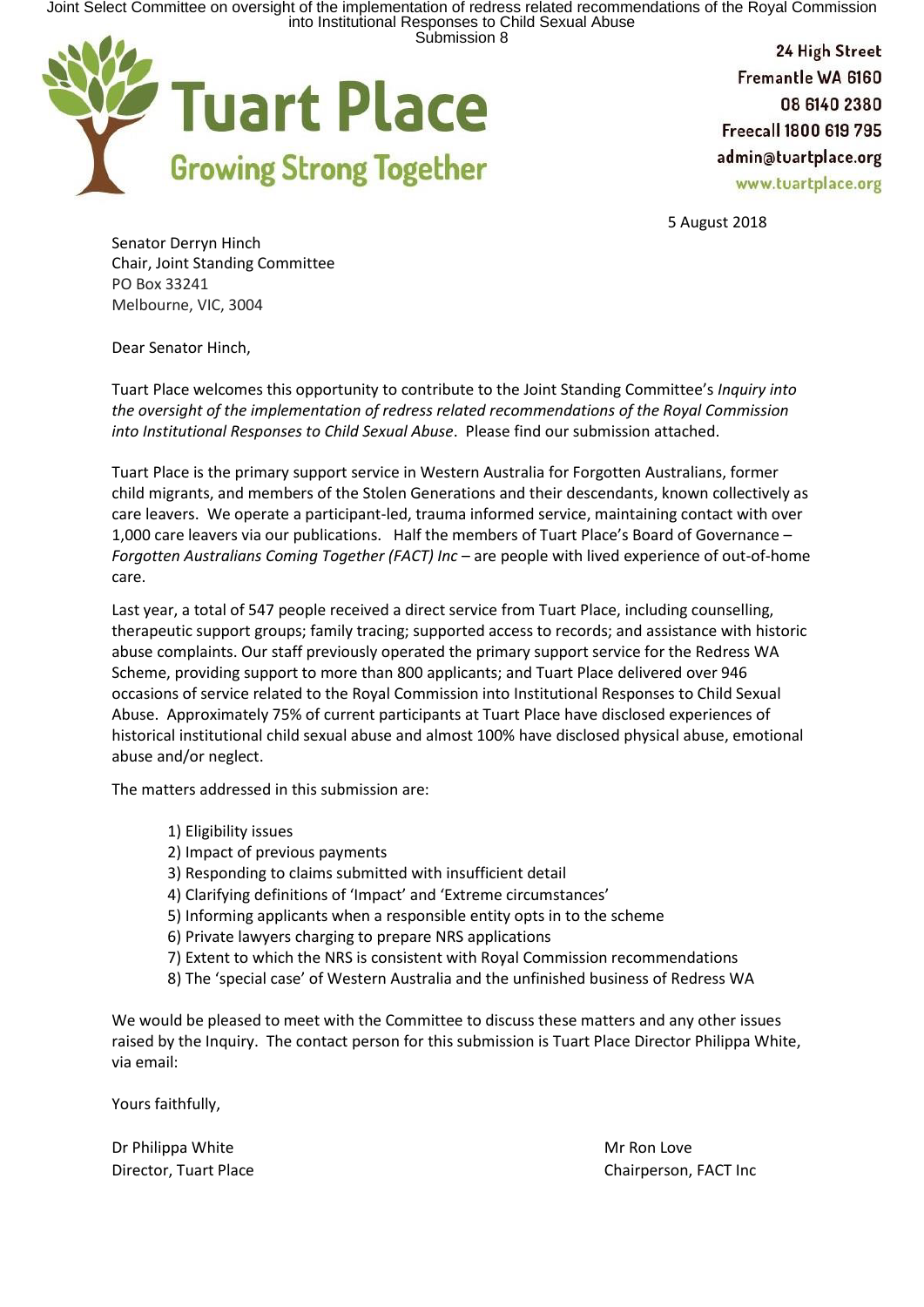# *Introduction*

Tuart Place's submission starts from the position that redress processes should, at the very least, do no further harm to the participants. Unfortunately, as the Royal Commission has found, survivors can and do suffer harm when elements of redress are poorly delivered or are otherwise mismanaged. The worst example in Australian history and, indeed, one of the worst in world history so far, has been the *Redress WA* scheme, through which thousands of care leavers suffered re-traumatisation and systemic re-abuse when a well-designed redress initiative turned sour.

We ask all members of the Committee – before you read this submission – to take 15 minutes to watch this video: https://youtu.be/lufMOYiwiJU and hear the voices of 23 Redress WA survivors.<sup>1</sup>

Hopefully we can learn from their experience as we embark on a national redress process that will be with us for the next ten years.

In this submission, we address some broad concerns affecting all survivors engaging with the National Redress Scheme (NRS), as well as matters specifically related to Western Australia's circumstances. The recommendations in this submission build on those made in our two previous submissions to the Senate Committee Inquiries into the Commonwealth and National Redress bills.

Over the last six months, Tuart Place has continued to receive a large volume of enquiries about the National Redress Scheme, with a further substantial increase since July 2018. Two of the major areas of concern continue to be eligibility and the impact of previous redress payments.

# *1) Eligibility issues*

In Western Australia, 5,302 care leavers received a payment under Redress WA – a comprehensively designed scheme that recognised all types of abuse and neglect in State-governed care.<sup>2</sup> Approximately half (46%) the people who participated in Redress WA are now ineligible to take part in the NRS because their institutional maltreatment did not include sexual abuse. This exclusion continues to be a source of distress and confusion to those affected, and is creating unhelpful divisions within established communities of Forgotten Australians, former child migrants and members of the Stolen Generations.

The many survivors of Redress WA who were beaten, starved and/or denied an education during their time in state care, but were not abused sexually, are finding it hard to understand why their abuse is no longer recognised, as it was in the past.<sup>3</sup> For those who are still alive, exclusion from the new, highlypublicised national redress scheme with its own forthcoming apology from the Prime Minister is a bitter pill to swallow.

Care leavers in Queensland and Tasmania who participated in state-level comprehensive redress schemes will also be left wondering why their previously-recognised abuse is no longer acknowledged.

While it is now clear that the NRS is not going to recognise childhood neglect and other non-sexual forms of abuse – unless the person was sexually abused – the Federal Government can still provide guidance on this matter to the States and Territories.

*Recommendation 1:* The Prime Minister's forthcoming apology to sexual abuse survivors should be accompanied by an acknowledgement that people whose childhood abuse in Australian institutions did

<sup>1</sup> *Make Redress Right* (2017). Available via the You Tube channel on the Tuart Place website, and on the *Find & Connect* website at: https://www.findandconnect.gov.au/ref/wa/objects/WD0001045.htm

<sup>2</sup> 5,917 care leavers applied to *Redress WA*; 10% were deemed ineligible.

<sup>&</sup>lt;sup>3</sup> The abuse and neglect suffered by members of the Stolen Generations, the Forgotten Australians, and former child migrants has been confirmed by national Inquiries, and formally acknowledged via mechanisms such as apologies, and the categorisation of care leavers as a Diverse Needs Group in regard to aged care.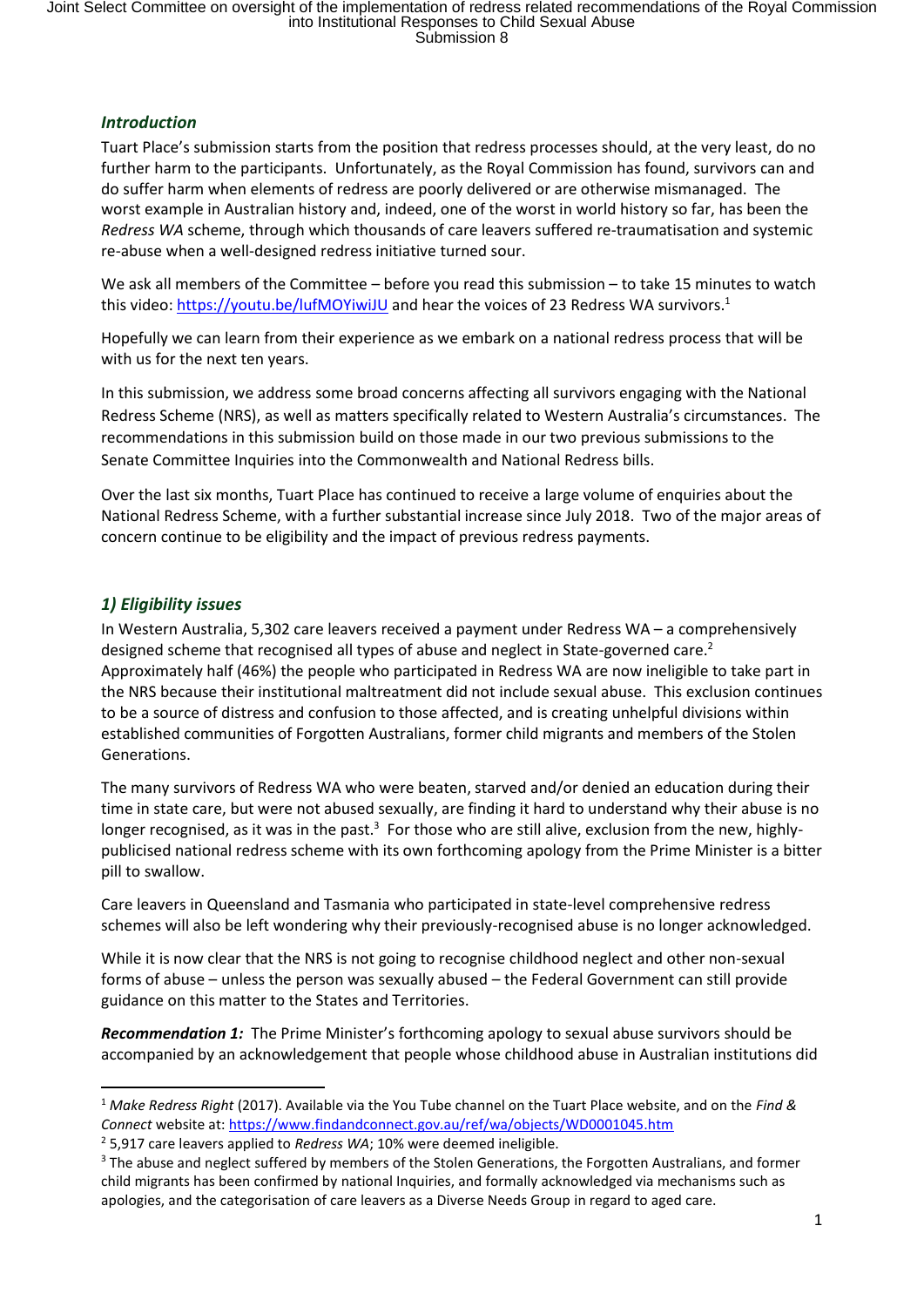not include sexual abuse will not benefit from the NRS. The States and Territories should be encouraged to reiterate their previous public apologies to the three care leaver cohorts: Forgotten Australians, members of the Stolen Generations, and (where relevant) former child migrants. Statelevel apologies should coincide with the Prime Minister's apology to survivors of institutional child sexual abuse, and be accompanied by a statement of intent regarding each State's plans for providing redress to care leavers who are not eligible for the NRS.

# *2) Impact of previous payments*

Standing alongside the cohort of care leavers who will be excluded from the NRS by the nature of their childhood abuse is another substantial group of survivors who will also fail to benefit from the national scheme.

Survivors who received a prior redress payment of \$40,000 or above for sexual abuse in the 'contact' category will not qualify for payment under the NRS because the maximum allowance for 'contact' abuse is \$50,000, and upscaling for inflation will put them close to or over the limit.

As children, these care leavers may have suffered many years of being groped in their beds at night, stripped naked, fondled and masturbated – or forced to masturbate their carers – but will not receive payment under the NRS because, strictly speaking, their bodies were not 'penetrated'.

This problem will affect care leavers who received maximum payments in state-based schemes in Tasmania, Queensland and WA, and survivors across Australia who have received prior payments for non-penetrative sexual abuse through church-run programs such as *Towards Healing*.

Tasmanian care leavers who received the maximum payment of \$60,000 are already over the limit, while NRS upscaling for inflation will rule out care leavers in Queensland who received the maximum level of \$40,000.

It is a situation that is likely to be particularly galling for the survivors of *Redress WA*, because the maximum payment offered by this scheme was originally \$80,000, reduced to \$45,000 by an incoming government.

Concerningly, it appears that a proportion of NRS applicants (particularly those who submit their own forms) are likely to go through the painful process of detailing painful memories of childhood sexual abuse without realising that they are already 'over the limit'. For this group of people there is no point in submitting an NRS application because their sexual abuse – as terrible as it may have been – is insufficient to attract a payment under the new scheme.

This problem could be ameliorated by adjusting the NRS Assessment Framework to enable survivors of *Contact abuse* to claim the additional \$50,000 payment for *Extreme circumstances*, which is currently only available to survivors of *Penetrative abuse*. It is valid, reasonable and fair to make the *Extreme circumstances* payment available to applicants whose contact abuse was of the most offensive type and/or occurred over an extended period.

We understand that, as a Legislative Instrument, the NRS Assessment Framework can be amended at the discretion of the Minister, and that it was included in the Rules rather than in the Legislation to allow flexibility and responsiveness to emerging needs.

*Recommendation 2:* The existing NRS Assessment Framework should be amended to recognise the capacity for non-penetrative Contact abuse to occur in 'extreme circumstances', and the *Column 6* payment – currently only available to survivors of *Penetrative abuse* – should be made available to applicants whose claims involve very serious and/or prolonged *Contact abuse*.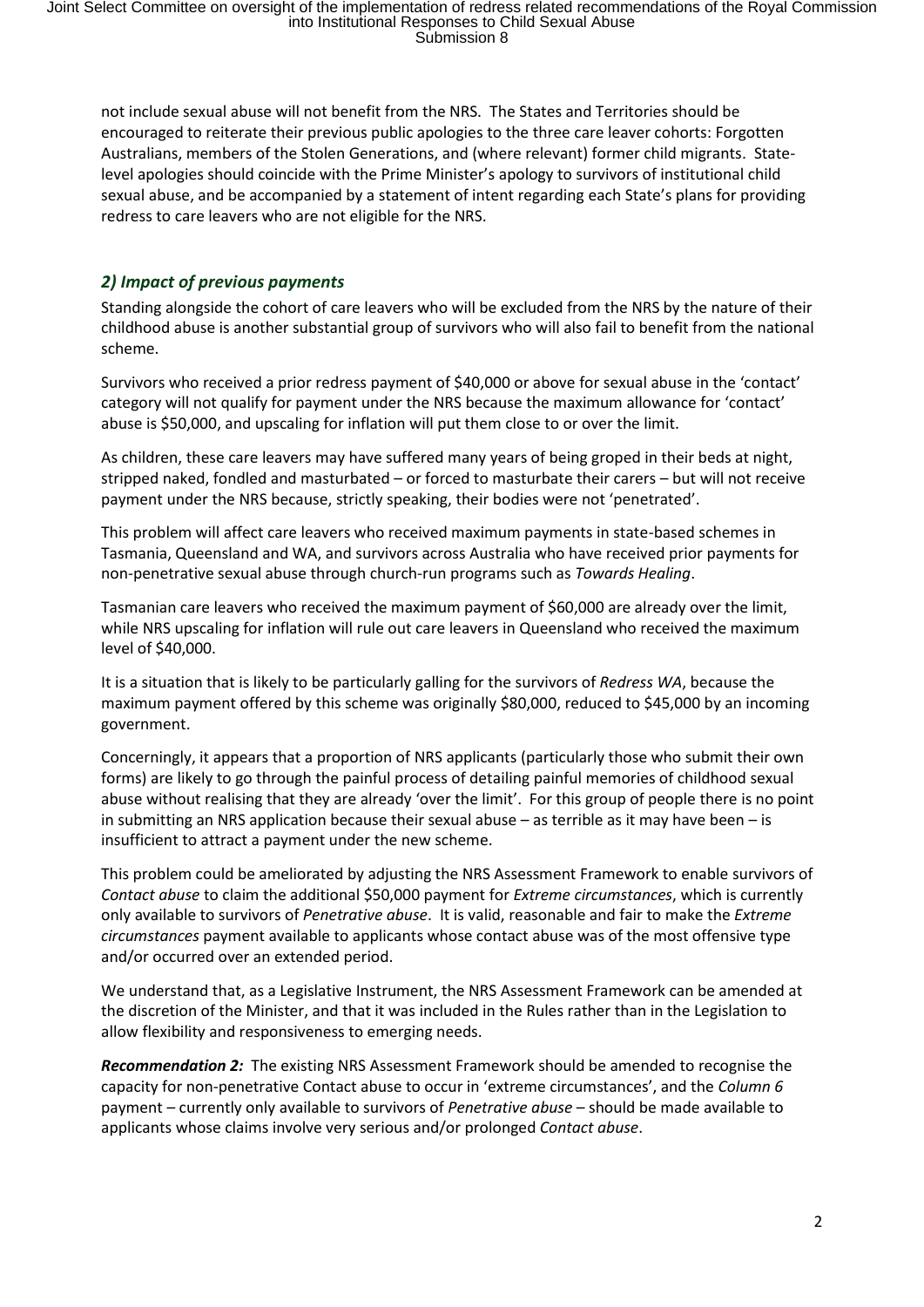# *3) Responding to claims submitted with insufficient detail*

The experience of Redress WA has taught us that a considerable proportion of survivors prepare and submit their own applications without seeking help from support agencies. Applicants will do this for a number of reasons, for example:

- they are too embarrassed to seek help from a stranger at a support agency;
- they do not wish to disclose their abuse to carers or family members and liaising with a redress support service would be difficult to explain;
- they are feeling retraumatised and triggered by the prospect of a redress process, and want to 'get it over and done with' as quickly as possible;
- they are not aware of how 'the system' works and the importance of submitting the strongest possible application in the first instance;
- they expect that the NRS will operate in the same way as the previous redress scheme in that someone will contact them to gather further information if their initial application is insufficient.

Many survivors are unaware that the assessment of NRS applications from Western Australia will not commence until after 1 January 2019 (at the earliest), and we have heard of WA care leavers submitting their own forms already. It is unlikely that these self-prepared forms represent the strongest possible claim for these applicants. While many survivors can describe incidents they recognise as childhood sexual abuse, they typically struggle to identify and document the impacts of the abuse in a way that is adequate for a redress process. People who complete their own applications, or perhaps get help from a friend or neighbour, are likely to be disadvantaged.

Appropriate mechanisms should be put in place for the NRS to assist claimants to provide further details of abuse/impacts *after* their applications have been received.

We have heard that NRS procedures are being revised in response to the emerging problem of insufficient detail in applications, however this news was relayed anecdotally and has not been officially confirmed.<sup>4</sup> We ask the Committee to seek formal clarification of this point during its Inquiry.

If the NRS is indeed developing protocols for gathering further information from survivors whose quality of application is poor, we ask that these approaches are made with advance warning and particular sensitivity. Over the years we have heard from many Redress WA survivors who felt retraumatised by receiving an unscheduled call from a Redress Officer asking for details of their childhood abuse. People describe being caught off-guard by an unexpected call while they were shopping at the supermarket, having a family lunch, or in another situation where they felt compromised and 'put on the spot'. Survivors did not feel confident to say it was an inconvenient time, or ask for a return call, for fear they might be penalised.

*Recommendation 3:* Formal, trauma-sensitive protocols should be implemented to enable the gathering of necessary details of sexual abuse/impacts in cases where applications containing insufficient detail are received.

# *4) Clarifying definitions of 'Impact' and 'Extreme circumstances'*

 $\ddot{\phantom{a}}$ 

Tuart Place is seeking greater clarification of two factors in the Assessment Framework: *Impact* and *Extreme circumstances*.

<sup>4</sup> While Tuart Place - the major support service for care leavers in WA - is inundated with requests for help with the NRS, it does not have access to the same information routinely provided to NRS support agencies.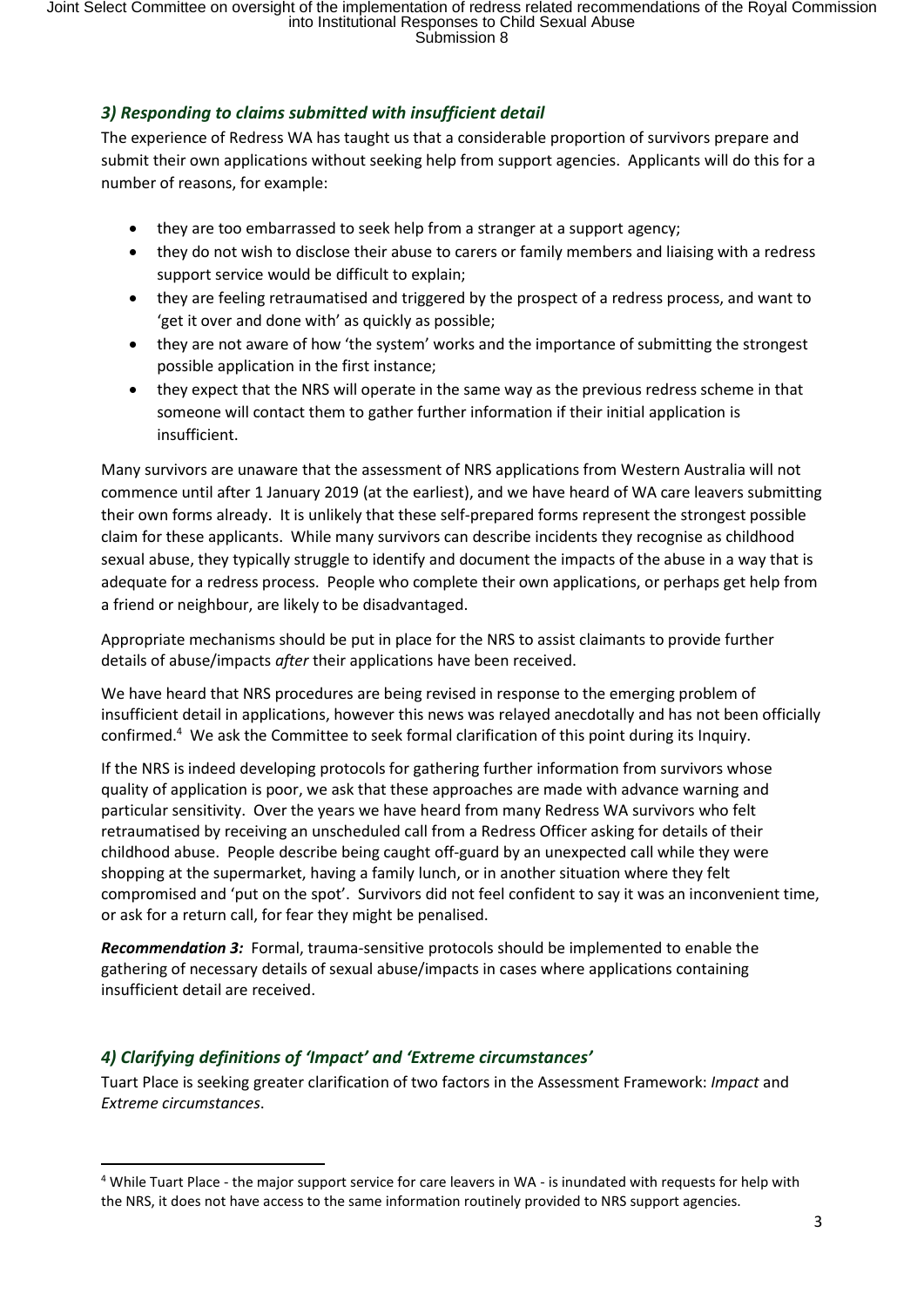The following information is currently available in the Minister's Explanatory Statement:

*'Extreme circumstances':* The criteria for *Extreme circumstances* are that: the abuse was (a) penetrative; and (b) taking into account (i) whether the person was institutionally vulnerable; and (ii) whether there was related non-sexual abuse of the person. A further condition is that: "*it would be reasonable to conclude that the sexual abuse was so egregious, long term or disabling to the person as to be particularly severe*".

Greater clarity is needed on this further condition, as well as information about what documentary evidence, if any, needs to be provided to meet its requirements.

*'Impact':* Further clarification is also needed on the assessment criteria that will be used to validate *Impact*. The Explanatory Statement provides that:

(b) the amount in column 3 of that item if the person's application to the Operator for redress indicates that the sexual abuse of the person had an impact on the person's wellbeing. It would be open to the Operator to rely on the information provided in the application as to whether the person's wellbeing was impacted by the sexual abuse, if the Operator believes that the person has provided sufficient information to make that decision

We do not know if applicants need to provide external evidence of the impact of their abuse for the "Operator to believe they have provided sufficient information to make that decision", or if it is sufficient to just circle some of the *Impacts* listed on page 27 of the application form.

We have sought further information about assessment criteria for the two factors mentioned above, however feedback via the NRS Helpline and other sources has been somewhat contradictory. We realise it is 'early days' and we're all 'learning as we go' to some degree, however it is essential that survivors have access to clear operational definitions for these elements *prior* to preparing applications.

One suggestion was that survivors should just put in their applications and 'see what happens', however this response is grossly inadequate and ignores the inevitable re-traumatisation of survivors during claims processes, which has particular implications for survivors who may receive a \$0 financial offer.

Survivors who have received prior redress payments need to know in advance what their claim is likely to be 'worth' so they do not participate in a traumatic process unnecessarily, and can explore other options such as civil litigation.

Claimants also need to know what documentary evidence, if any, is required to qualify for an *Impact*  payment.

*Recommendation 4:* Further information should be made publicly available on the assessment criteria for *Impact* and *Extreme circumstances* payments.

#### *5) Informing applicants when a responsible entity opts in to the scheme*

The NRS will be receiving applications from survivors for whom the responsible institution/s has not yet opted in (or has been able to opt in) to the scheme. We have been advised by Helpline operators that in such circumstances the application is assigned a reference number and is put on hold until (or if) the institution opts in. The onus is on the applicant to monitor the actions of the institution, and the applicant must re-contact the NRS to advise its staff to re-activate the application if and when the institution signs up.

This policy may seem reasonable in theory, however in practice it means that applicants will have no respite from the claims process during an anxious waiting period of up to two years. Alternatively, some survivors might think that assessment of their application will start automatically when a responsible institution joins the scheme, and may not take the necessary action to trigger the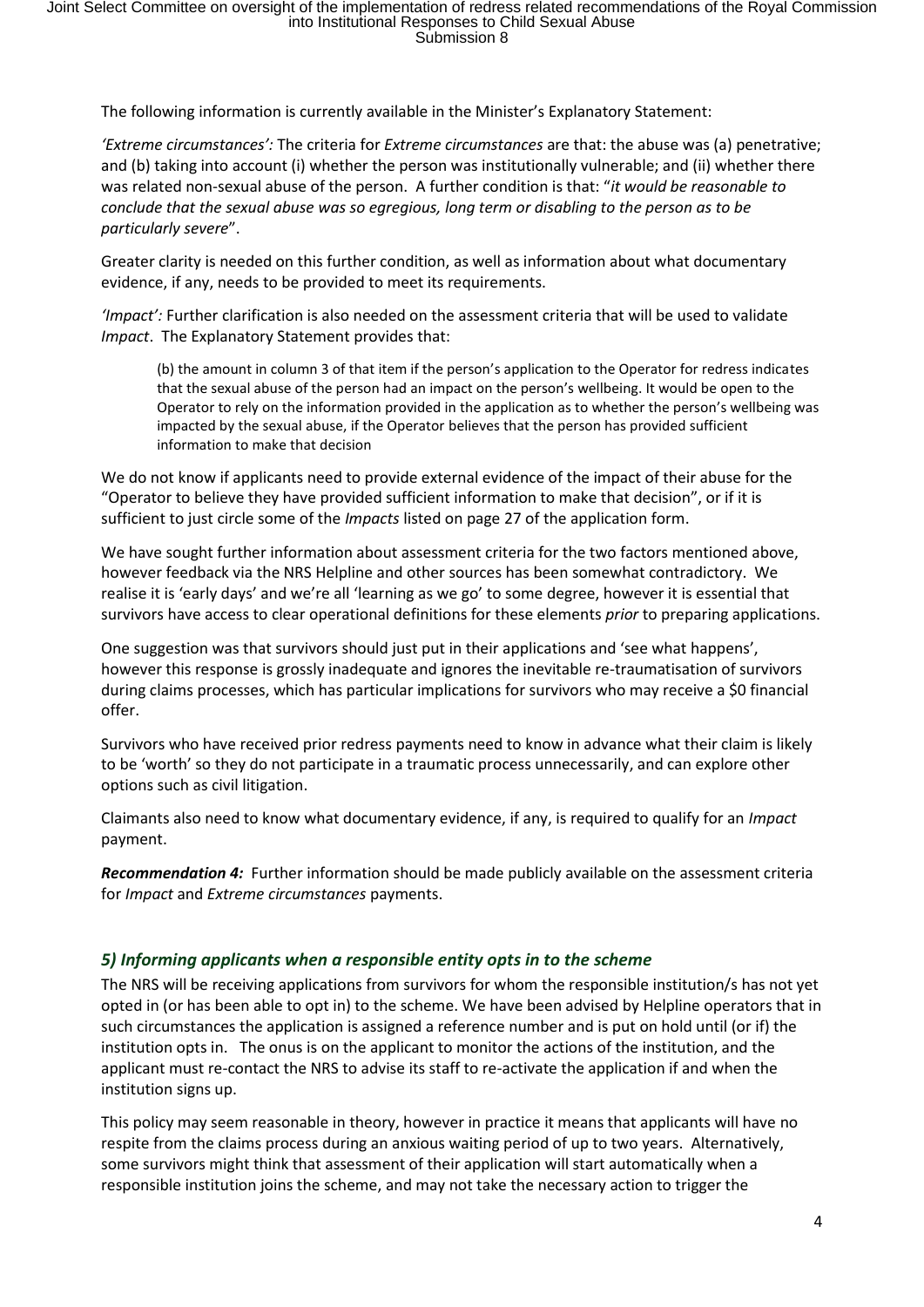assessment phase. It is insufficient for the NRS to simply tell people that this is not the case. A high level of compromised literacy skills and impaired self-confidence, combined with the inherent retraumatisation of a claims process, means that some applicants are likely to wait for somebody to tell them what's happening. As Professor Ben Mathews points out: "in particular, the avoidance symptom of PTSD means that the survivor will persistently avoid all stimuli related to their experience",<sup>5</sup> which contradicts the notion that it is appropriate to expect applicants to (a) monitor the progress of responsible institutions, and (b) notify the NRS when institutions opt in.

It can be hard for those of us who have not walked in the shoes of a care leaver to understand the barriers to dealing with an 'official system' such as the NRS or the Royal Commission. For example, at the very outset of the Royal Commission, its Helpline did not have the capacity to relay messages to anyone, so all those early calls to the Commission from people bursting to tell their stories went nowhere. When we raised this with the Commission the response was that 'surely these people will just call back'. Many of them didn't. Instead they assumed that the Commission didn't believe them; didn't want to hear from them; or wasn't interested in what they had to say. They certainly weren't about to pick up the phone and risk a second 'slap in the face'.

It is not trauma-informed, reasonable, or fair, to expect survivors to proactively monitor the activity of 'their' institution, and to put the onus on survivors to re-active their NRS application when responsible institutions opt in.

*Recommendation 5:* The NRS should take responsibility for advising applicants when a relevant entity opts in to the scheme, and that assessment of their application can now proceed.

# *6) Private lawyers charging to prepare redress applications*

Tuart Place is aware of survivors being referred to private lawyers for NRS application assistance and we have seen costs agreements binding these survivors to pay legal costs "estimated between \$3,500 - \$5,500" plus GST, in addition to an unknown quantum of disbursements. The legal fees in these agreements are no-win-no-fee, however a typical example states that: "[d]isbursements will be payable regardless of whether your NRS claim is successful or not".<sup>6</sup>

This is of great concern, particularly for those survivors who are unaware that they may receive a \$0 financial offer from the NRS. Zero or very low payment offers are likely to occur for a number of reasons, for example, it is not uncommon for survivors to (a) be unaware that some previous payments are relevant to this new process; (b) forget they have received a payment; or (c) think they received a lower amount. A Towards Healing or Salvation Army settlement received 15 years ago may not be remembered, and therefore not disclosed at the point of application. The fact that an undisclosed previous payment may preclude payment under the NRS will not be discovered until the application is assessed, and after legal costs have been incurred.

During Redress WA, some survivors ended up owing more in legal fees than they received under the scheme. This occurred in Redress WA because the payment levels were halved after the application period had closed and there was no provision for free legal advice; whereas with the NRS it is more likely to result from confusion over prior payments.

However, even in cases where an NRS applicant is eligible for the maximum NRS payment, his or her settlement should not be garnished by law firms charging for services that are available free of charge.

*Recommendation 6:* Information about the free legal advice and application assistance available from knowmore Legal Service should be promoted more prominently to NRS applicants, and applicants

 $\overline{a}$ 

<sup>&</sup>lt;sup>5</sup> Mathews, B. (2018). "New international frontiers in child sexual abuse: Theory, problems and progress". Dordrecht, Springer (in press, accepted 27 June, 2018).

<sup>6</sup> XXX Pty Ltd, "Terms of Retainer (National Redress Scheme Claim)", July 2018. (p.3).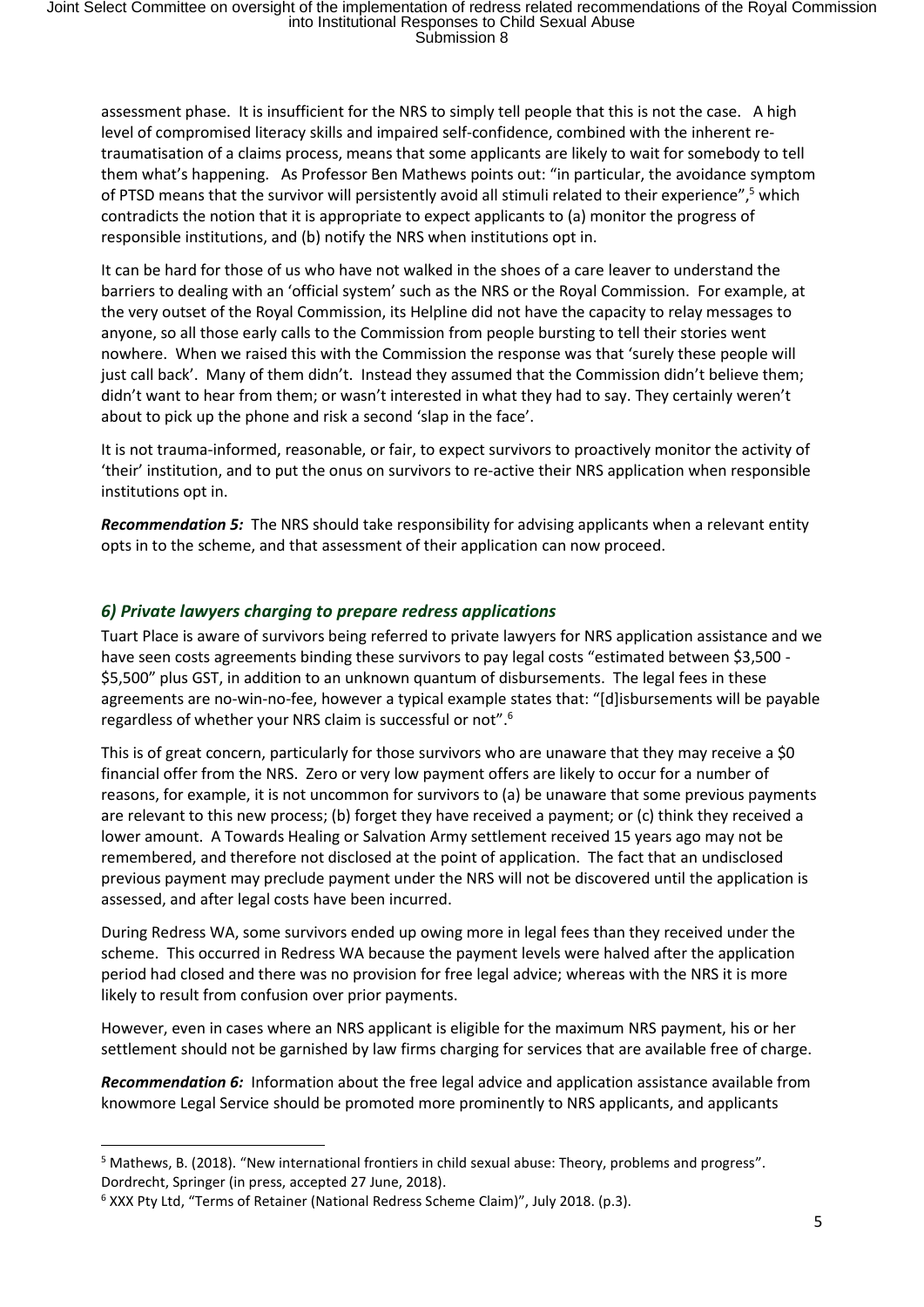should be specifically advised that it is unnecessary to incur any legal fees during the NRS process. The re-opening of knowmore's office in Perth should be expedited and, in the interim, it should provide other options for NRS applicants to receive free face-to-face legal services.

### *7) Extent to which the NRS model is consistent with Royal Commission recommendations*

Tuart Place and many other submitters to the Senate Committees on redress have identified significant areas of divergence between the model recommended by the Royal Commission and the framework established for the national scheme. Key issues include the exclusion of non-residents, the lower maximum payment, absence of a minimum payment, and the criminal exclusion policies.

Recent publication of the NRS Assessment Framework has revealed substantial differences between this instrument and the assessment matrix recommended by the Royal Commission.

In our view, the most concerning discrepancy is the reduced value assigned to the 'additional elements' factor proposed by the Royal Commission. Additional elements, which include recognition of related non-sexual abuse and abuse in closed institutions, attracted a 20% loading in the Commission's Matrix, but are assigned only 6% in the NRS Assessment Framework. This reduction in the value of 'additional elements' will primarily affect care leaver applicants, whose childhood abuse in closed institutional settings was often accompanied by other forms of serious abuse and neglect.

As Professor Kathy Daly has observed, even the 20% allowance for additional elements in the Royal Commission's model was insufficient to accommodate the totally different circumstances in which the childhood abuse of care leavers and non-care leavers occurred.<sup>7</sup>

This problem could be addressed by adjusting the Assessment Framework to give more weight to 'additional elements', and by making the difference in levels of payment less extreme. For example, the \$70,000 amount for *Penetrative abuse* is dramatically higher than the \$30,000 value assigned to *Contact abuse*, and is out of proportion to the reported experience of many survivors. Additionally, the \$50,000 loading for *Extreme circumstances* in cases of penetrative abuse means there is a huge jump in the level of payment, that again seems mismatched to the reported experiences of survivors (especially as the specified payments are 'all or nothing', so there is no capacity to accommodate variations in degree of severity or degree of impact).

*Recommendation 7:* The structure of payment levels in the Assessment Framework should be reassessed with a view to providing greater recognition of the context in which care leavers' childhood abuse occurred, and less extreme variance in the payment levels for *Penetrative* and *Contact abuse*, and the *Extreme circumstances* payment.

# *8) The 'special case' of Western Australia and the unfinished business of Redress WA*

The final matter addressed in this submission arises from the unique history of redress in Western Australia, where nine years ago approximately five and a half thousand care leavers experienced secondary harm during a state-run redress scheme.

If you have any doubt about the fact that these care leavers were re-abused by the system, please listen to what the 23 Redress WA survivors have to say in the 15-minute video, *Make Redress Right*: https://youtu.be/lufMOYiwiJU These individuals are representative of a much wider group of Redress WA survivors who still feel bitterly hurt and angry about what was done to them by the WA State Government.

<sup>7</sup> Daly, K. (2018). "Inequalities of Redress: Australia's National Redress Scheme for Institutional Abuse of Children", *Journal of Australian Studies*. (p.216).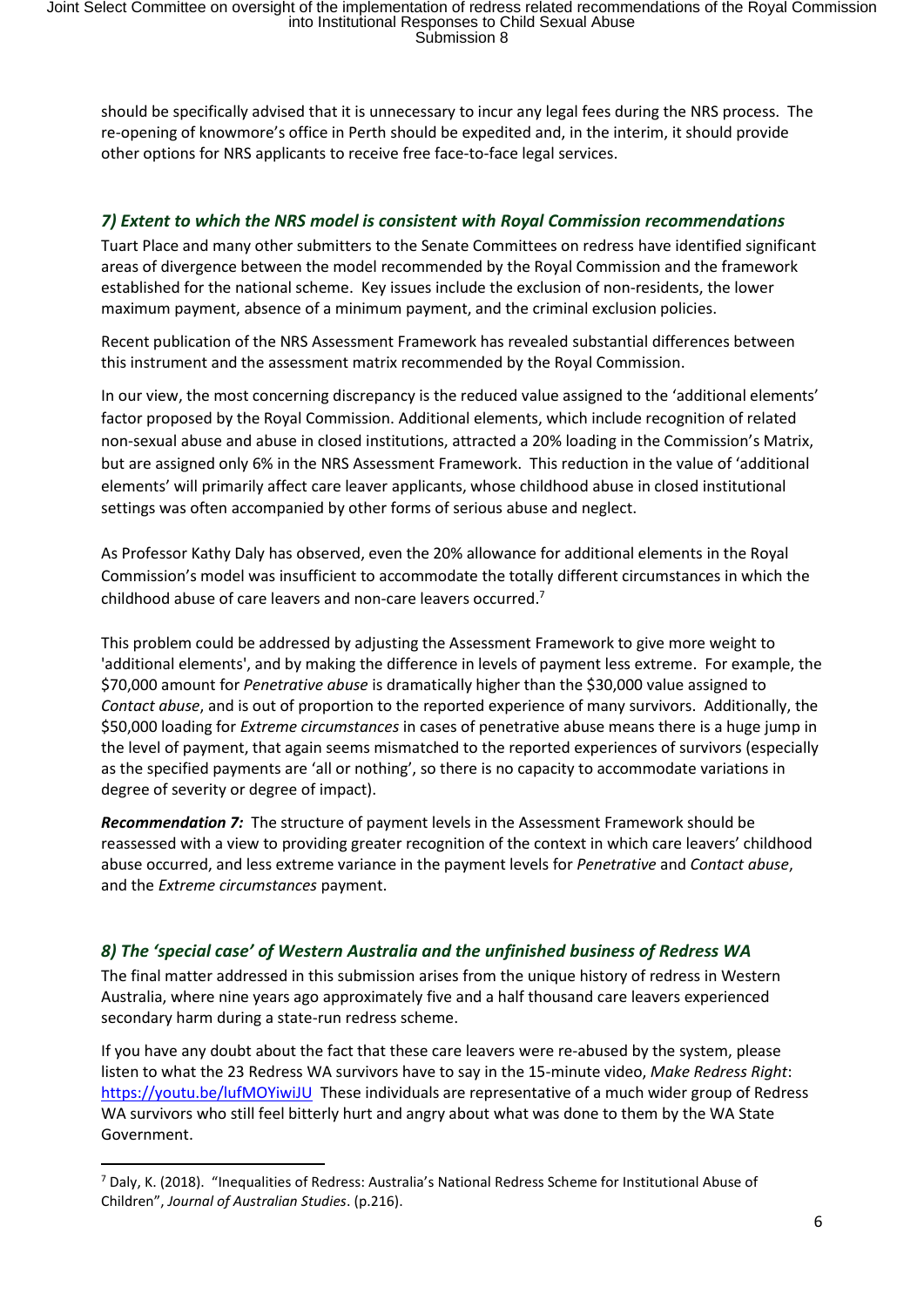If you need further evidence of the systemic re-abuse of Redress WA applicants, please refer to Hansard records of the day, and read the speeches made by the many parliamentarians who condemned the Redress WA payment cuts, and who pleaded with the then-State Government to reinstate the original payment levels in this scheme. Between 11 August 2009 and 15 August 2012, WA Labor Members in particular fought hard for reversal of the payment cuts, condemning the decision as 'heartless', 'brutal', 'cruel' and 'disgraceful' in debates in the WA Parliament. See, for example, the Hansard of Legislative Assembly proceedings on 22 September 2010. <sup>8</sup>

Those parliamentarians who spoke most vehemently against the payment cuts are now in Government and hold the key positions of WA State Treasurer, Attorney-General and Premier, while others are now Ministers and Cabinet members in the current State Government. Excerpts of their impassioned speeches are cited in Appendix I of our previous submission.<sup>9</sup>

Since November 2017, Redress WA survivors have been formally calling on the current State Government to issue an apology and reinstate the original payment levels promised under the scheme. Delegations of survivors and their advocates have had a series of meetings with Government and continue to convey their message in the clearest of terms.

The WA Government has acknowledged that its participation in the NRS will assist only some of the survivors of Redress WA, and that others will be left out. As mentioned in Item 1 of this submission, 46% of Redress WA applicants (if still alive today) would be ineligible for the NRS because their institutional maltreatment did not include sexual abuse. Another substantial cohort – those who received a \$45,000 payment under Redress WA for 'contact' sexual abuse – cannot receive payment under the NRS because its maximum payment for non-penetrative abuse is \$50,000, and upscaling for inflation puts this group over the limit. So almost half won't be eligible, and another large proportion will be excluded by their Redress WA payment.

The barriers to justice faced by Redress WA survivors are exacerbated by their inability to make civil claims for historical physical abuse. Whereas states such as NSW and Victoria have removed limitation periods for both physical and sexual abuse, in WA (and Queensland) legislative reforms only removed the limitation period for sexual abuse.

Care leavers are an elderly cohort of very disadvantaged people, and a considerable number have died over the last nine years. Those who are still living are pleading for the unfinished business of Redress WA to be 'made right'.

We ask the members of the Committee to demonstrate their understanding and compassion for care leavers harmed by Redress WA by acknowledging their situation in the Committee's Report, and by making a formal recommendation for restorative and reconciliatory action by the WA Government.

*Recommendation 8:* The Joint Standing Committee should recommend that the Western Australian Government provides a formal apology to the victims and survivors of Redress WA, and compensates the survivors financially for the loss they experienced as a result of the unjustified reduction in payment levels.

 $\overline{a}$ 

<sup>8</sup> WA. Parliamentary Debates. Legislative Assembly. 22 September 2010.

http://parliament.wa.gov.au/Hansard/hansard.nsf/0/d6fcede5f8675bb5482577a8002e918d/\$FILE/A38+S1+2010 0922+p7139b-7158a.pdf , accessed 23-5-18.

<sup>9</sup> Tuart Place submission on NRS bill (2018). (pp.18-19).

https://www.aph.gov.au/DocumentStore.ashx?id=1de51e07-3aa4-4760-bdd7-4cdd682ca9e3&subId=566518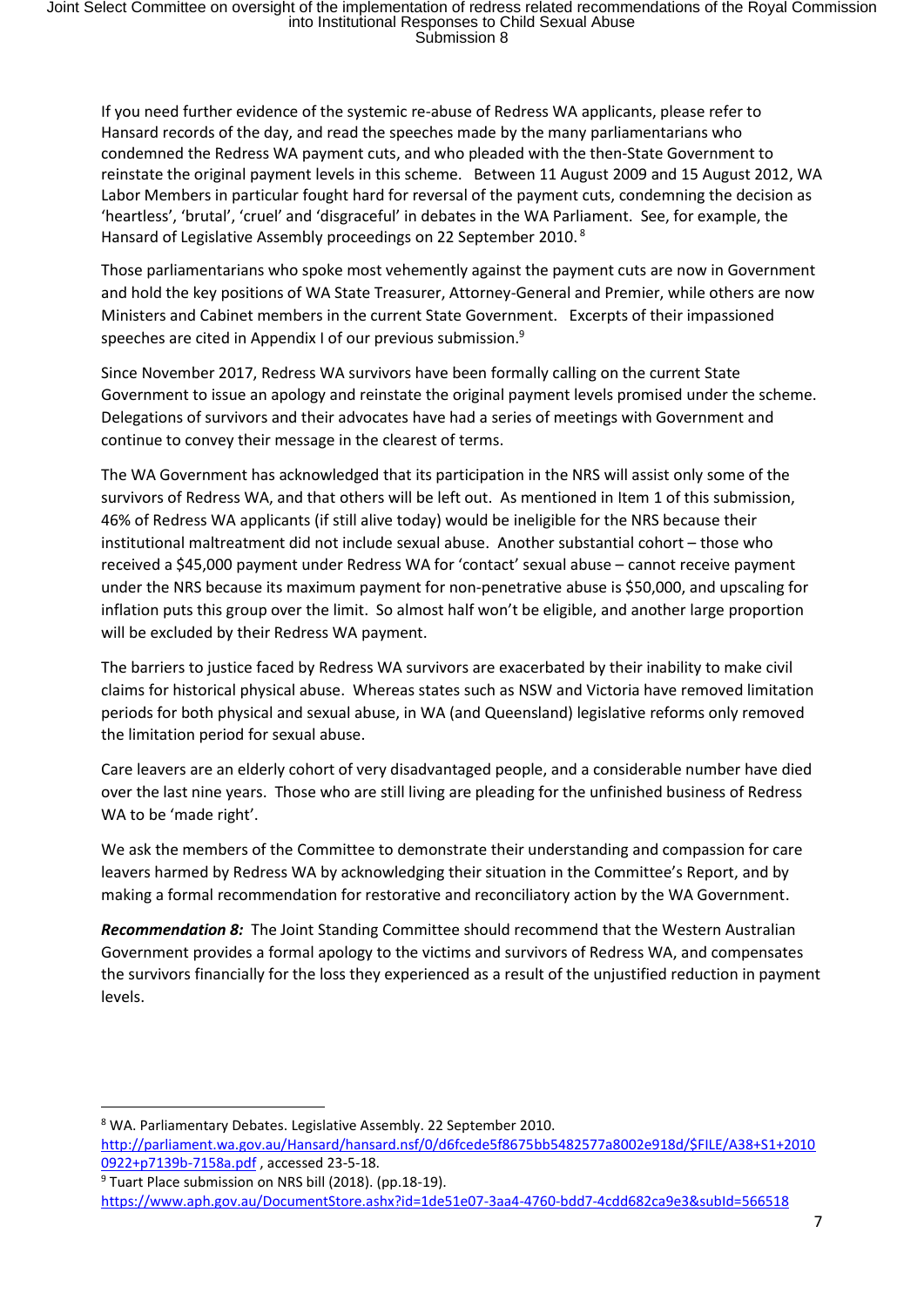# *Conclusion*

Seven of the eight recommendations in the Tuart Place submission involve issues that will widely affect NRS applicants and care leavers across Australia. The eighth and final recommendation is specific to Western Australia, reflecting the inglorious history of redress in this State.

In this submission we have identified several proposed amendments to the NRS Assessment Framework that would result in greater equity and fairness for applicants. These changes need to be adopted quickly, before too many payments have been made. Similarly, measures should be put in place at the earliest possible opportunity to formalise processes for gathering information from survivors whose application forms arrive with insufficient detail. Further explanation of factors in the Assessment Framework should also be provided as soon as possible, so that survivors can make informed decisions about their options, and do not go through an application process unnecessarily.

We are grateful to the governments and organisations that have had the courage to investigate historic institutional child abuse and have implemented mechanisms of redress. We acknowledge and commend the work of the Australian Royal Commission into Institutional Responses to Child Sexual Abuse, and the important national inquiries that preceded it – particularly the Human Rights and Equal Opportunity Commission's *Bringing them Home* Inquiry, and the Australian Senate's *Lost Innocents* and *Forgotten Australian*s Inquiries.

All redress initiatives set out with an intention to bring a measure of healing to survivors. Unfortunately, bureaucracies are poorly equipped to deal with human emotions, and redress schemes are easily derailed by competing political and financial imperatives.

In concluding this submission, we quote the words of WA Attorney-General John Quigley, spoken in 2010, as he implored the then-Premier Colin Barnett to reconsider a decision to almost halve the maximum level of payment offered to survivors of child abuse Western Australian institutions:

*The test and measure of any society is not how wealthy or prosperous it is; the moral worth of any society is to be measured against the yardstick of how it treats the most vulnerable and weak members of that society.<sup>10</sup>*

As we embark on this next era of redress, we encourage our leaders and the decision-makers involved in the NRS to continually return to the higher values informing this scheme, which are moral – not financial – and prioritise those values that will make us proud of Australia's national scheme.

 $\overline{a}$ 10

http://parliament.wa.gov.au/Hansard/hansard.nsf/0/d6fcede5f8675bb5482577a8002e918d/\$FILE/A38+S1+2010 0922+p7139b-7158a.pdf